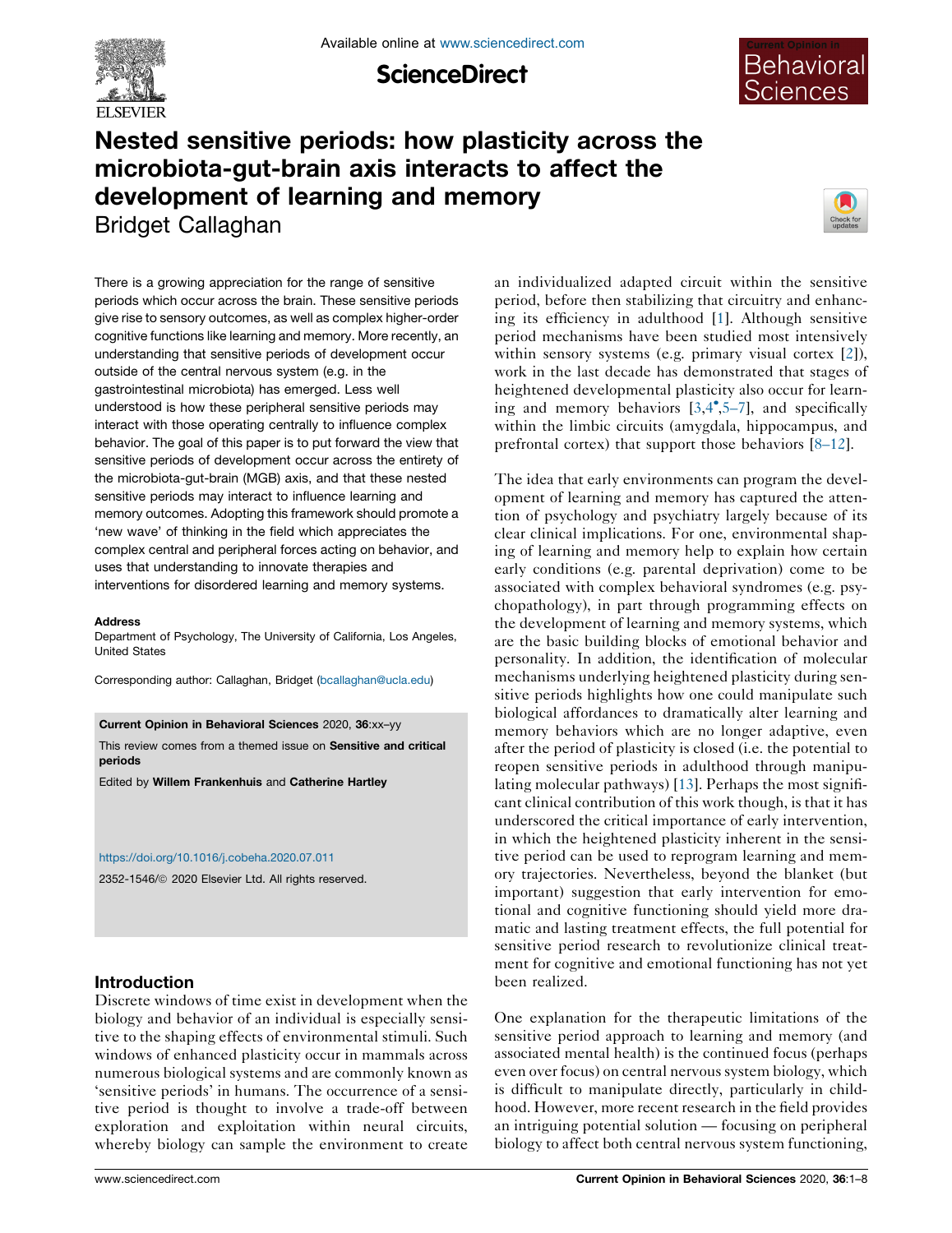as well as learning and memory behavior. Specifically, it has been shown that peripheral circuits including the gastrointestinal system (gut) and the teeming mass of bacteria that reside there (the microbiota), may have their own sensitive periods of development [[14–18\]](#page-6-0) during which interactions with the central nervous system through the microbiota-gut-brain (MGB) axis can help to program learning and memory behavior [[19–21\]](#page-6-0). The microbiota interacts with the central nervous system through a multitude of mutually inclusive pathways, including immune mediated, electrical (via the vagus nerve), and chemical (via metabolites entering the bloodstream; see Ref. [\[22](#page-6-0)] for a review of these mechanisms). Moreover, evidence suggests that during the sensitive period, the entirety of the MGB axis may be shaped by environmental conditions, particularly those well known to have a potent programming effect on learning and memory behavior (e.g. early adversity; [[23](#page-6-0),[,24](#page-6-0),[25\]](#page-6-0), see [Figure](#page-2-0) 1). Finally, evidence is mounting which suggests that the microbiota itself might regulate the timing of sensitive periods across the body, acting as an environmental signal which can initiate the onset and offset of sensitive periods (i.e. by acting as a, so called, 'species expected stimulus' [[23](#page-6-0) [,26](#page-6-0)]). As the peripheral nervous system and particularly the microbiota might be more easily manipulated than the brain (e.g. through probiotics, antibiotics, environmental, and nutritional interventions), this body of research has the potential to open new (and developmentally appropriate) avenues for manipulating behavior. In doing so, this work reveals the numerous, and perhaps unexpected, forces acting upon learning and memory across development.

Capitalizing on the recent developments in this dynamic field, here I review findings (particularly across the last 5 years) on sensitive periods of learning and memory. Although numerous sensitive periods for learning and memory exist [\[7](#page-5-0),[12,27](#page-6-0),[28\]](#page-6-0), as case examples, I focus on the phenomena of infantile amnesia and relapse-resistant extinction seen in infant rats (postnatal day [P] 16-21), as well as neurobiological and behavioral parallels from the human literature (including the development of early associative memory). These developmentally unique behavioral signatures are accompanied by molecular markers in the brain which indicate heightened neural plasticity characteristic of sensitive periods, and different trajectories of these behaviors occur in response to specific early conditions (e.g. caregiver deprivation), highlighting the environments which the elevated neural plasticity responds to. First, I describe these developmentally unique behavioral signatures of learning and memory and their molecular markers, then I illustrate how such behaviors are affected by the early environment (namely caregiving stress), revealing the nature of the sensitive period. I then explore recent evidence which suggests that the MGB axis also exhibits developmentally unique functional and structural signatures, and is

responsive to the same types of stress experiences which alter the early learning and memory system. Finally, I will discuss how MGB axis functioning, and more specifically microbiota manipulations, can influence learning and memory during the sensitive period. I end the paper by suggesting that understanding 'nested' sensitive periods (i.e. those occurring simultaneously within early learning and memory systems and the MGB axis) represents a 'new wave' of thinking in the field which should be considered in future efforts to understand complex higher order behaviors like learning and memory, as well as their environmental regulation.

### Sensitive periods of learning and memory Behavioral signatures of a sensitive period in learning and memory

It has been known for decades that many mammalian species are faced with profound amnesia for their early experiences (infantile amnesia) [[29\]](#page-6-0). While that observation is not new, the idea that this unique stage of behavioral development might represent a sensitive period in the maturation of the hippocampus was only recently suggested [[29\]](#page-6-0). Evidence for that assertion was subsequently obtained by Travaglia et al. [\[4](#page-5-0)<sup>\*</sup>] who showed that the transition from infantile amnesia to longer lasting adult-like retention for threat associations coincided with the development of several molecular markers in the hippocampus which had previously been shown to regulate the timing of sensitive periods within the visual cortex (e.g. activation of brain derived neurotrophic factor; BDNF). Moreover, in that study, manipulating those molecular markers in the hippocampus could bring about an early or delayed transition from infantile amnesia to adult-like memory retention. Importantly, infantile amnesia and its regulation by molecular markers of the sensitive period has also been shown to occur for hippocampus-dependent memories of nonaversive events [[11\]](#page-6-0), suggesting that this sensitive period of development within the hippocampus is not valence specific.

Another putative sensitive period occurring around the same time as infantile amnesia is characterized by relapse-resistant safety (or extinction) learning. After being conditioned to fear threat-predictive cues, rats P16-21 can learn to inhibit their fear responding through a process of extinction (whereby the previously threatpredictive cue no longer signals an aversive outcome). Whereas adults will exhibit a range of relapse behaviors after such extinction learning (e.g. the renewal of threat responding when the context changes), P16-21 animals will not, exhibiting persistent fear reduction following extinction, which is relapse-resistant (for a review see Ref. [\[28](#page-6-0)]). It has been suggested that such extinction behaviors may represent a sensitive period of development in the amygdala and prefrontal cortex. Specifically, the transition from relapse-resistant to the more adult-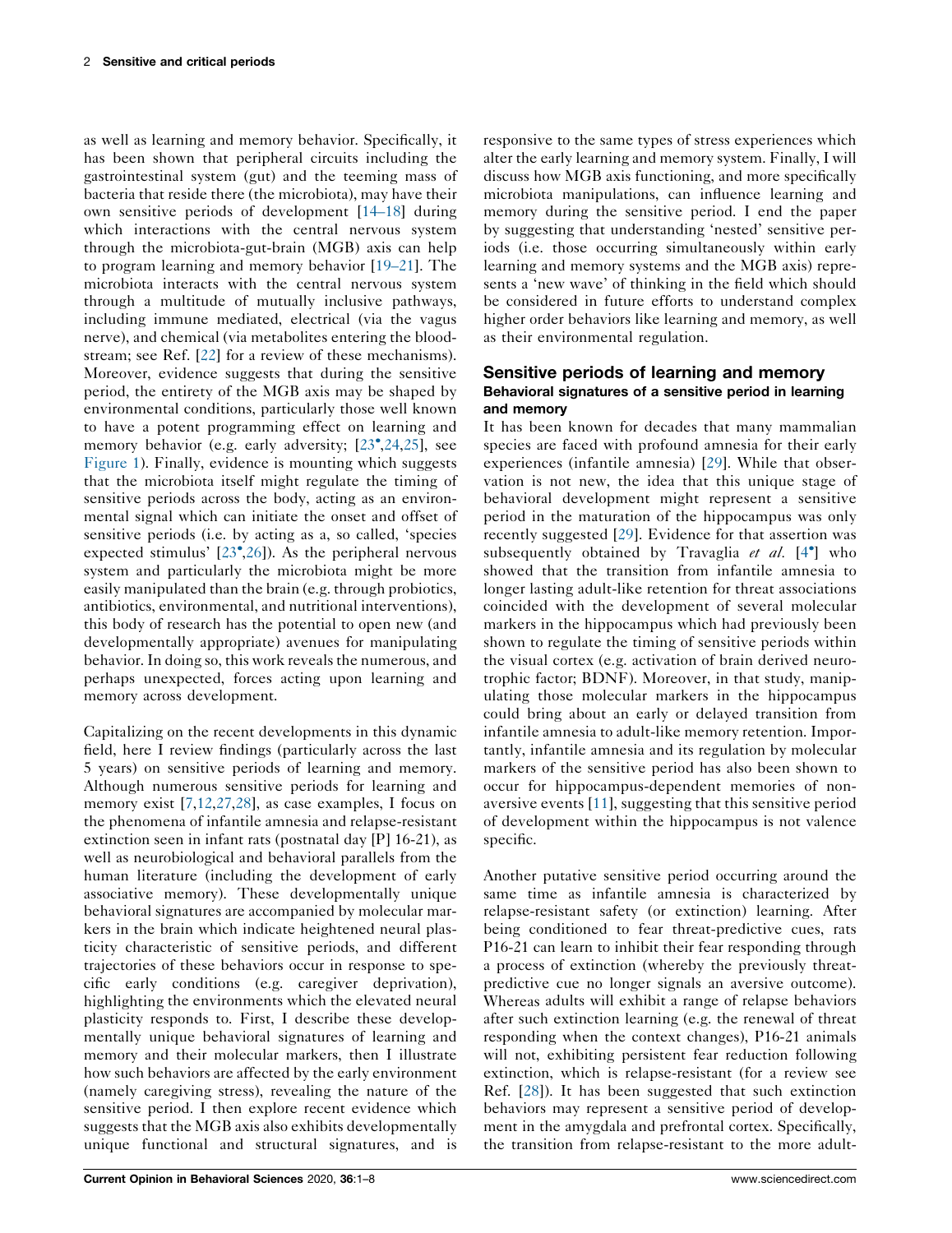<span id="page-2-0"></span>



Graphical depiction of how the microbiota might act as an 'environmentally expected input' triggering periods of plasticity along the brain–gut axis. Solid lines and darker colors represent expected developmental gradients, which overlap with transitions in chronological age/stage of life. The box labelled 'Potentially expected microbial signals (programmed by expected environments)' highlights environmental factors that can influence the microbiota, and that might reasonably be expected to occur at different stages of human development (throughout our evolutionary history). These environmentally mediated shifts in the microbiota are hypothesized to trigger different phases of brain–gut axis plasticity. Dotted lines and orange colors represent altered developmental gradients which do not overlap with chronological age/stage of life. The box labelled 'Potentially aberrant microbial signals (programmed by unexpected environments)' highlights environmental factors that can influence the microbiota, and that might reasonably be expected to have been absent or infrequent at different stages of human development (throughout our evolutionary history). These aberrant microbial signals might trigger mistimed periods of plasticity in the brain–gut axis, either accelerated (A) or delayed (C), or might be insufficient to trigger a period of heightened plasticity in the brain–gut axis (B). Importantly, the fact that aberrant microbial signals can occur at all, represents the second concept that the microbiota itself is plastic and shaped by environmental cues.

like, relapse-prone, extinction is paralleled by the emergence of a more mature neural circuit which involves the prefrontal cortex [[30\]](#page-6-0), as well as by the appearance of molecular markers (perineuronal nets) in the amygdala [\[31](#page-6-0)<sup>°</sup>], which operate as a brake on sensitive period plasticity [\[2](#page-5-0)]. Interestingly, chemical removal of perineuronal nets from the amygdala in adulthood can reactivate the sensitive period of relapse-resistant extinction [[31](#page-6-0) ]. Similar to those rodent findings, a developmental transition in safety learning circuitry has also been shown to occur in

humans, whereby age is associated with the recruitment of a more mature, inverse pattern of connectivity between the amygdala and prefrontal cortex, which is also correlated with more mature emotion regulation behaviors [[32–34](#page-6-0)]. Hence, similar to infantile amnesia, a strong developmental gradient can be seen for safety learning behaviors and neurobiology, and the appearance of such behaviors across development can be manipulated by altering molecular pathways which regulate developmental plasticity.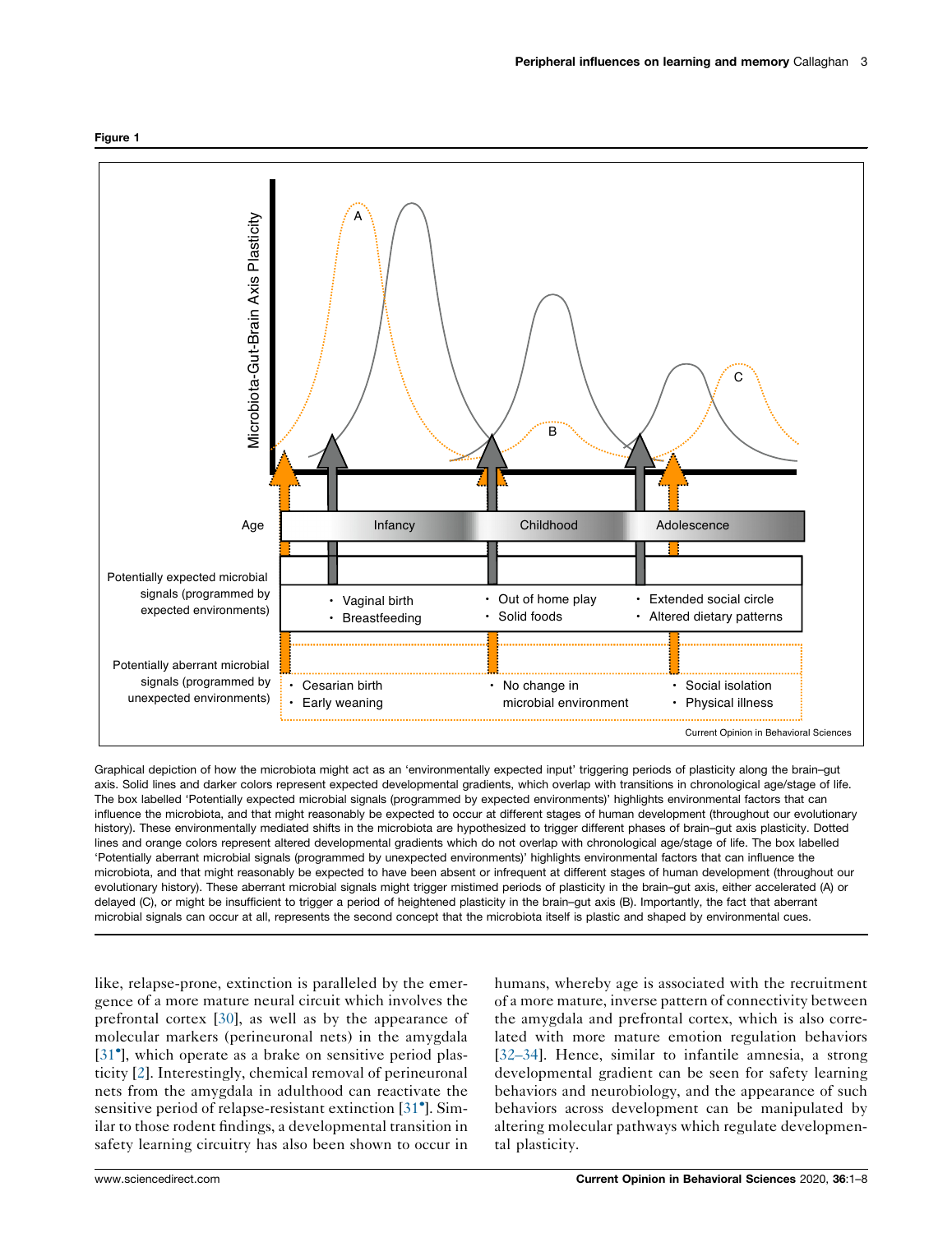Taken together, these behaviors of infantile amnesia and relapse-resistant extinction appear to represent a phase of exploration of social-emotional learning, afforded by young animals living in the safe confines of the maternal nest, which occurs before threat responses such as avoidance are required forself preservation (exploitation) when animals develop and leave the nest [\[29](#page-6-0)]. Such behavioral exploration might enable the neural circuit to develop more flexible patterns of modulatory engagement, which then facilitate emotional self-regulation in adulthood (i.e. the exploitation phase of the neural circuit; [\[35](#page-6-0)]).

#### Effect of environmental stress on sensitive periods of learning and memory

The timing of the sensitive period for learning and memory is not only responsive to molecular manipulations. In fact, the early caregiving environment is a potent regulator of developmental trajectories for early memory and safety learning systems, highlighting which environments the heightened neural plasticity inherent to this sensitive period is responsive to. Specifically, P17 rat pups exposed to a stressful experience (like maternalseparation)show an earlier transition into the adult-like longer lasting fear memory system [\[3](#page-5-0),[36\]](#page-6-0), as well as an early transition into the more adult-like relapse-prone extinction system [\[5](#page-5-0),[37](#page-6-0),[38\]](#page-6-0), precocious integration of the prefrontal cortex into the threat circuit [\[10](#page-5-0)], and accelerated maturation of the hippocampus [\[12](#page-6-0)]. Parallels also exist in humans; parent separation or divorce before a child's 8th birthday was associated with an earlier offset of infantile amnesia, as assessed through retrospectively reported earliest memories in adults [\[39\]](#page-6-0). Also, early stress, before 5-years of age, but not stress occurring later, was associated with hippocampal volume in early adolescence (9–13 years) [\[40](#page-6-0)]. Finally, insensitive parenting and early institutional care have both been associated with accelerated development of mature patterns of amygdala-prefrontal cortex connectivity [\[41,42](#page-6-0)], and a more mature profile of amygdala-prefrontal cortex-hippocampus connectivity during threat learning [\[43](#page-6-0)]. Together these findings support the idea that early adversities, particularly those that involve caregiving, are associated with the emergence of more mature behavioral and brain profiles [[44](#page-6-0) ], suggesting an early termination of sensitive periods for learning and memory following stress.

# Sensitive periods of microbiota-gut-brain axis development

#### Biological signatures of a sensitive period in the MGB axis

While age-related gradients in memory retention and safety learning mark the opening of a sensitive period in learning and memory systems, developmental gradients of microbiota structure and function help to identify a sensitive period of development within the microbiotagut-brain (MGB) axis. Similarly to periods of flux in neural circuits suggesting the operation of a sensitive period of development in that brain circuit [[45\]](#page-7-0), stages

of flux in the microbiota can be used as one signal that a sensitive period might be operating in the MGB axis. Indeed, tremendous shifts in bacterial diversity (both increases in diversity itself, as well as changing composition of specific taxa) occur up to approximately 4 years of age in humans [\[46](#page-7-0),[47\]](#page-7-0), with environment playing a large role in the structural and functional composition of the community during that time (e.g. mode of birth and breastfeeding effects [[48\]](#page-7-0)). Although less research has examined how the microbiota develops across middle childhood and adolescence, there is suggestive evidence of continued structural and functional microbial change across those maturational stages [[49,50](#page-7-0)]. Moreover, theories have emerged which suggest that ecological features specific to middle childhood and adolescence (e.g. large shifts in social networks as a result of school transitions, and diet changes due to increasing independence) would likely contribute to compositional flux in the microbiota at these developmental stages [\[51](#page-7-0) ]. Together this work identifies developmentally unique signatures of the microbiota, and stages of microbial flux, which are strongly suggestive of the operation of a sensitive period of development in the MGB axis (see [Figure](#page-2-0) 1).

### Effect of environmental stress on sensitive periods in the MGB axis

A second piece of evidence for a sensitive period in the MGB axis is that environmental perturbations strongly shape the microbiota during the putative window of enhanced developmental plasticity. For example, early caregiving adversities (parent-infant separation) which shape learning and memory trajectories and their associated neurobiology, also shape the composition (both decreased overall diversity as well as a change in abundance of several bacterial taxa) of the gastrointestinal microbiota in early life in monkeys [[16\]](#page-6-0), as well as in rats [\[52–54](#page-7-0)]. Interestingly, the maternal separation procedure, which is a popular model for psychosocial stress, is just as frequently used to model functional gastrointestinal disorders (like irritable bowel syndrome; IBS; see Ref. [\[55\]](#page-7-0) for a review). In humans, few studies exist which specifically examine the effects of caregiving adversity on microbiota composition, however, at least three studies suggest that such effects may occur. In a small proof-ofconcept study, I recently showed that microbiota diversity was lower in children and adolescents who had a history of institutional care, than in youth who had always been with their biological caregivers [\[25](#page-6-0)]. In another recent study, a significant association between functional taxonomic composition of the microbiota and parentchild relationship dysfunction was reported [\[56](#page-7-0)]. Finally, retrospective reports of childhood adversity in adults have been associated with differential taxa abundance in the gastrointestinal microbiota during pregnancy in females [\[14](#page-6-0)]. Together these non-human and human animal data strongly suggest that early experiences (particularly those in the caregiving environment) can shape the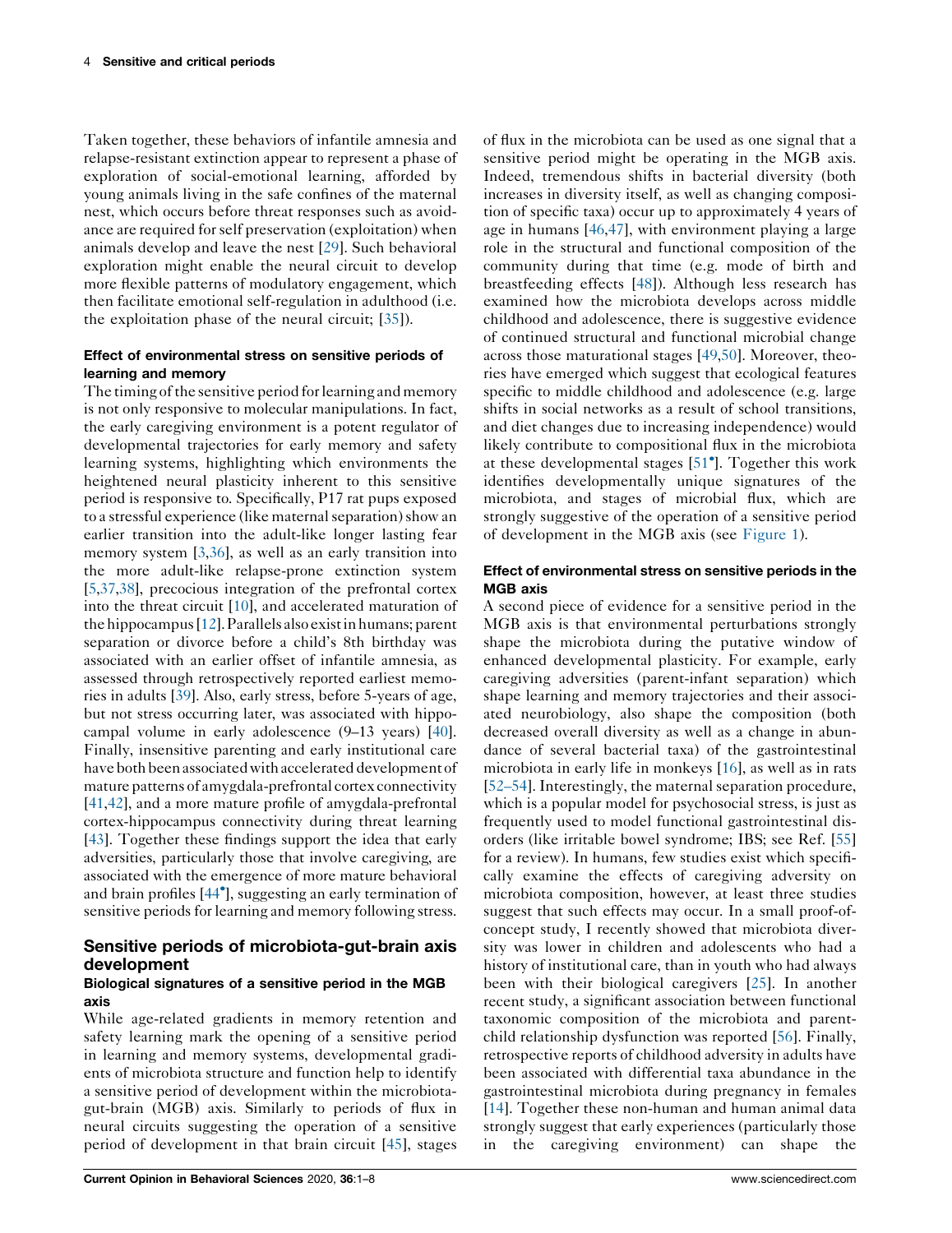

Graphical depiction of the concept of 'nested sensitive periods'. Boxes represent different physiological systems across the body (from top to bottom: Central Nervous System, Microbiota, Other Peripheral Systems). Developmental time across a human lifespan is represented on the top x-axis. Within each system gradient colored boxes represent system plasticity. As can be seen in the legend, high plasticity is represented in white, low plasticity (or system stability) is represented in solid colors; different colors correspond to the different physiological systems. NB: the levels of plasticity for the different systems are approximations only, and are not intended to necessarily represent the true state of the system at a given developmental stage. The figure on the bottom x-axis represents an environmentally aberrant event (a violation of a species-expectation). The broken circles represent the effect of that event across the different physiological systems. The degree to which the event affects the physiological system would be, in part, determined by the level of plasticity in the system when the event occurred (i.e. if the sensitive period was open). The arrows on the left of the figure which connect the boxes represent the idea that the different sensitive periods can interact, which could lead to unique or amplified outcomes. That is, even if an event only affected one physiological system, the effect of that event may reverberate throughout the body.

development of the microbiota (and MGB axis), supporting the notion that the MGB axis has its own period of elevated developmental plasticity to environmental input (i.e. a sensitive period; see [Figure](#page-2-0) 1).

#### MGB axis shaping of learning and memory

A variety of studies have now examined how alterations to bacteria during sensitive periods of development can influence learning and memory outcomes. For example, in adult rodents, early microbiota depletion (through growing up germ-free or being treated with chronic antibiotics) impaired extinction learning, which could be rescued by colonization with a diverse microbiota in infancy, but not when colonization occurred after weaning [[57\]](#page-7-0). In infant rats, it was shown that probiotic treatments could reverse the effects of maternal separation on accelerated memory development [\[36](#page-6-0),[58\]](#page-7-0), and prevent those effects of stress being transmitted across

#### <span id="page-4-0"></span>Figure 2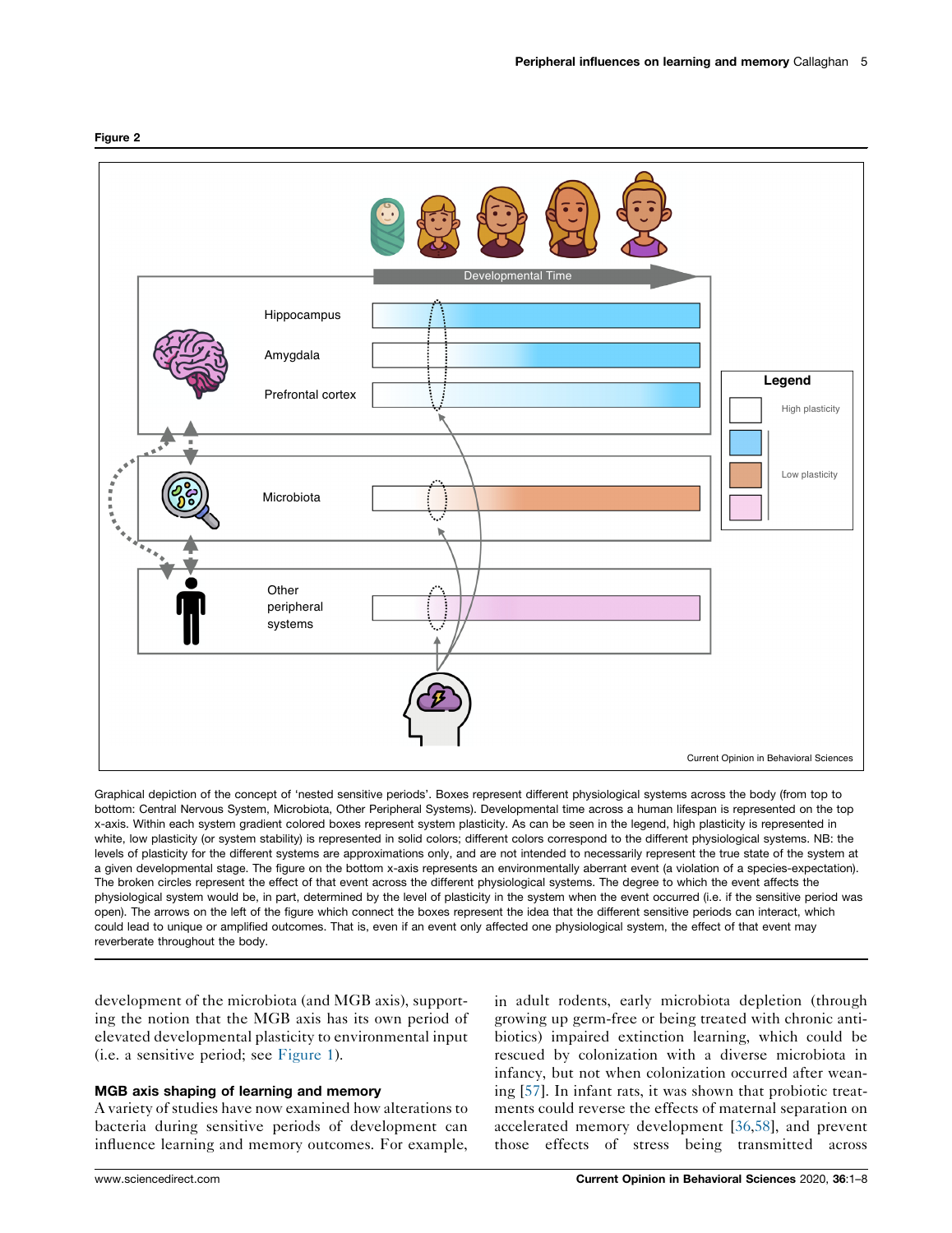<span id="page-5-0"></span>generations [\[59](#page-7-0)]. Moreover, probiotics could reverse the accelerated development of neural circuits underlying adult-like fear and extinction behaviors in young maternally separated rats [10,[36\]](#page-6-0). Although very little human data exists on how the MGB axis relates to learning and memory, one study has shown that microbiota diversity was associated with cognitive functioning in infancy [\[60](#page-7-0)]. Together these data are suggestive of a sensitive period during which microbiota diversity can influence the development of fear and safety learning and cognitive functioning more broadly.

In addition to the behavioral effects reported above, the microbiota has also been shown to influence the development of neural systems which underlie learning and memory in a manner consistent with sensitive periods. For example, germ free mice display alterations in the brain transcriptome (including in the hippocampus and prefrontal cortex) relative to mice raised in specific pathogen free (SPF) conditions[\[61](#page-7-0)].Importantly, colonization of germ-free animals with the bacteria from SPF animals prevented these transcriptomic changes only if the colonization occurred early in life, supporting the notion that there is a sensitive period for the effects of microbial presence on brain function. Similarly, microbiota alterations (germ-free and antibiotic treatment) during the sensitive period in rodents have also been shown to program structural and functional development within amygdala, prefrontal cortex, and hippocampus (see Ref. [\[62](#page-7-0)<sup>•</sup>] for a review).

## A new wave of sensitive period research

As seen in the examples discussed above, evidence is accumulating to suggest that the microbiota not only has its own unique sensitive period, during which time it can be shaped by early environments (including adversity), but that it may also act as a regulator of sensitive periods within learning and memory systems. Indeed, a theory was recently put forward which suggests that the microbiota may be best thought of as a species-expected environmental input required for development [\[23](#page-6-0) ]. In other words, similar to the way that light is an expected input which guides neuronal development in the young visual cortex [2], and parental care is an expected input for the development of learning and memory systems [[63\]](#page-7-0) and the microbiota [\[64](#page-7-0)], the microbiota itself appears to be an expected input for the development of the entire MGB axis, as well as for the development of learning and memory systems (as we have seen here). This is an important idea as it suggests that several biological systems (both central and peripheral) may exert independent and interactive effects on the maturation of learning and memory, and moreover, that the stage of development of the MGB axis is a critical consideration when attempting to understand learning and memory behavior (see [Figure](#page-4-0) 2). Indeed, the growing appreciation that there are 'nested sensitive periods' (i.e. occurring

simultaneously within central and peripheral circuits) could occasion a 'new wave' of thinking in the field. Recognizing the complex forces acting on learning and memory behavior, this 'new wave' of research would favor investigations designed to understand complexity (which include mapping multiple biological systems and their interacting temporal dynamics across many stages of development). Such a focus will not only enhance our understanding of the complex mechanisms underlying our behavior, but may also catalyze a therapeutic breakthrough, expanding treatment and intervention targets to those that exist outside of our central nervous system.

# Funding

Funding for this work was provided by grants from the National Institutes of Mental Health, and the Brain Behavior Research Foundation.

## Conflict of interest statement

Nothing declared.

#### References and recommended reading

Papers of particular interest, published within the period of review, have been highlighted as:

- of special interest
- 1. Hensch TK: [Chapter](http://refhub.elsevier.com/S2352-1546(20)30113-3/sbref0005) 6 critical periods in cortical [development](http://refhub.elsevier.com/S2352-1546(20)30113-3/sbref0005). In The Neurobiology of Brain and Behavioral [Development.](http://refhub.elsevier.com/S2352-1546(20)30113-3/sbref0005) Edited by Gibb R, Kolb B. Academic Press; [2018:133-151.](http://refhub.elsevier.com/S2352-1546(20)30113-3/sbref0005)
- 2. Hensch TK, Quinlan EM: Critical periods in [amblyopia](http://refhub.elsevier.com/S2352-1546(20)30113-3/sbref0010). Vis [Neurosci](http://refhub.elsevier.com/S2352-1546(20)30113-3/sbref0010) 2018, 35:E014.
- 3. Callaghan BL, [Richardson](http://refhub.elsevier.com/S2352-1546(20)30113-3/sbref0015) R: The effect of adverse rearing [environments](http://refhub.elsevier.com/S2352-1546(20)30113-3/sbref0015) on persistent memories in young rats: removing the brakes on infant fear [memories](http://refhub.elsevier.com/S2352-1546(20)30113-3/sbref0015). Transl Psychiatry 2012, 2: [e138.](http://refhub.elsevier.com/S2352-1546(20)30113-3/sbref0015)
- 4.  $\cdot$ [Travaglia](http://refhub.elsevier.com/S2352-1546(20)30113-3/sbref0020) A, Bisaz R, Sweet ES, Blitzer RD, Alberini CM: Infantile amnesia reflects a [developmental](http://refhub.elsevier.com/S2352-1546(20)30113-3/sbref0020) critical period for

[hippocampal](http://refhub.elsevier.com/S2352-1546(20)30113-3/sbref0020) learning. Nat Neurosci 2016, 19:1225-1233. Evidence that sensitive periods of development exist in hippocampal circuits and underlie the expression of infantile amnesia behaviors.

- 5. Callaghan BL, Richardson R: Maternal [separation](http://refhub.elsevier.com/S2352-1546(20)30113-3/sbref0025) results in early [emergence](http://refhub.elsevier.com/S2352-1546(20)30113-3/sbref0025) of adult-like fear and extinction learning in infant rats. Behav [Neurosci](http://refhub.elsevier.com/S2352-1546(20)30113-3/sbref0025) 2011, 125:20-28.
- 6. McCallum J, Kim JH, [Richardson](http://refhub.elsevier.com/S2352-1546(20)30113-3/sbref0030) R: Impaired extinction retention in adolescent rats: effects of [D-cycloserine](http://refhub.elsevier.com/S2352-1546(20)30113-3/sbref0030). [Neuropsychopharmacology](http://refhub.elsevier.com/S2352-1546(20)30113-3/sbref0030) 2010, 35:2134-2142.
- 7. Pattwell SS, Bath KG, Casey BJ, Ninan I, Lee FS: [Selective](http://refhub.elsevier.com/S2352-1546(20)30113-3/sbref0035) earlyacquired fear memories undergo temporary [suppression](http://refhub.elsevier.com/S2352-1546(20)30113-3/sbref0035) during [adolescence](http://refhub.elsevier.com/S2352-1546(20)30113-3/sbref0035). Proc Natl Acad Sci U S A 2011, 108:1182-[1187.](http://refhub.elsevier.com/S2352-1546(20)30113-3/sbref0035)
- 8. Kim JH, Li S, Richardson R: [Immunohistochemical](http://refhub.elsevier.com/S2352-1546(20)30113-3/sbref0040) analyses of long-term extinction of [conditioned](http://refhub.elsevier.com/S2352-1546(20)30113-3/sbref0040) fear in adolescent rats. Cereb Cortex 2011, 21[:530-538.](http://refhub.elsevier.com/S2352-1546(20)30113-3/sbref0040)
- 9. Pattwell SS, Duhoux S, Hartley CA, [Johnson](http://refhub.elsevier.com/S2352-1546(20)30113-3/sbref0045) DC, Jing D, Elliott MD, [Ruberry](http://refhub.elsevier.com/S2352-1546(20)30113-3/sbref0045) EJ, Powers A, Mehta N, Yang RR et al.: **Altered fear** learning across [development](http://refhub.elsevier.com/S2352-1546(20)30113-3/sbref0045) in both mouse and human. Proc Natl Acad Sci U S A 2012, 109[:16318-16323.](http://refhub.elsevier.com/S2352-1546(20)30113-3/sbref0045)
- 10. Cowan CSM, Stylianakis AA, [Richardson](http://refhub.elsevier.com/S2352-1546(20)30113-3/sbref0050) R: Early-life stress, microbiota, and brain [development:](http://refhub.elsevier.com/S2352-1546(20)30113-3/sbref0050) probiotics reverse the effects of maternal separation on neural circuits [underpinning](http://refhub.elsevier.com/S2352-1546(20)30113-3/sbref0050) fear [expression](http://refhub.elsevier.com/S2352-1546(20)30113-3/sbref0050) and extinction in infant rats. Dev Cogn Neurosci 2019, 37[:100627.](http://refhub.elsevier.com/S2352-1546(20)30113-3/sbref0050)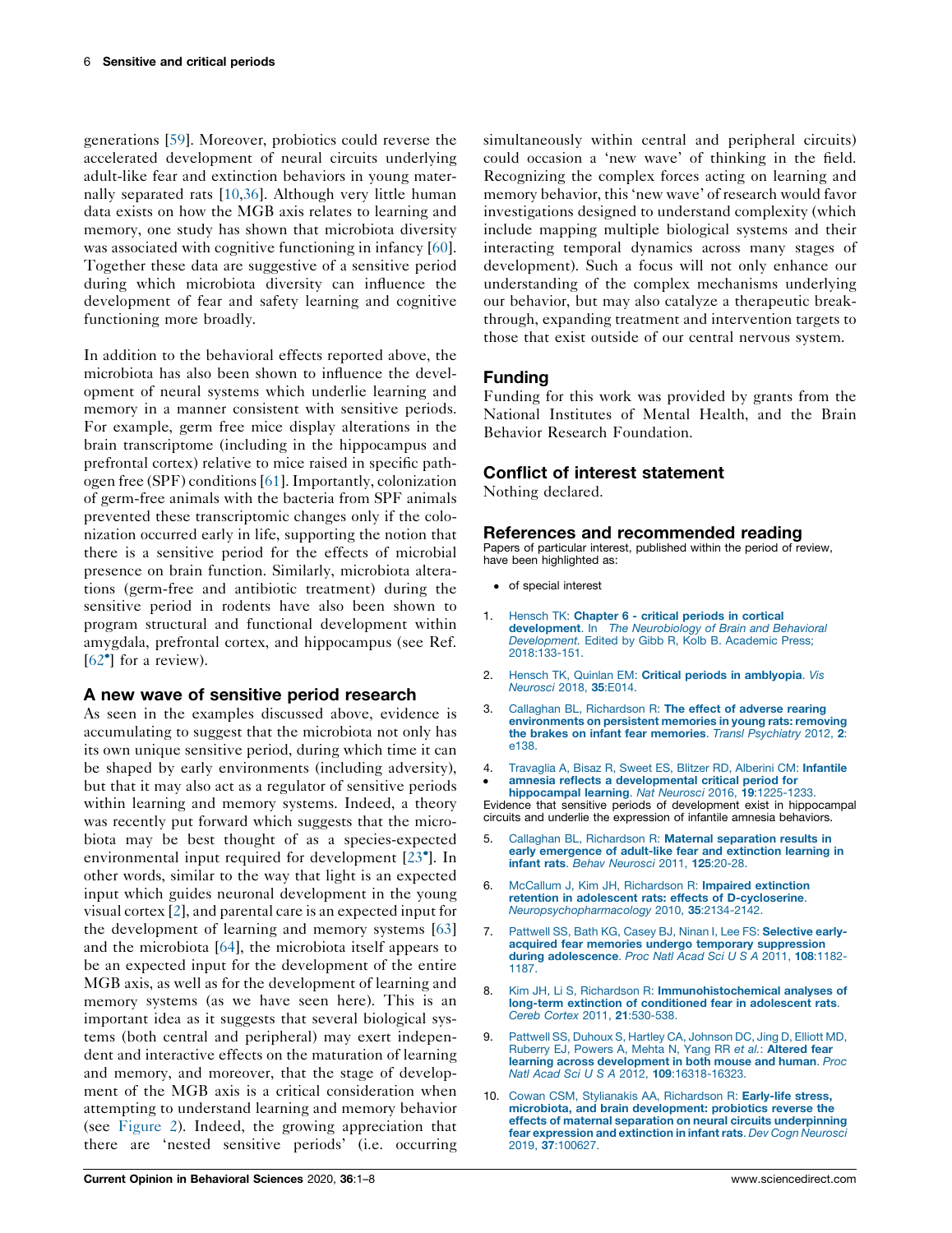- <span id="page-6-0"></span>11. Travaglia A, Steinmetz AB, Miranda JM, Alberini CM: [Mechanisms](http://refhub.elsevier.com/S2352-1546(20)30113-3/sbref0055) of critical period in the [hippocampus](http://refhub.elsevier.com/S2352-1546(20)30113-3/sbref0055) underlie object location learning and [memory](http://refhub.elsevier.com/S2352-1546(20)30113-3/sbref0055) in infant rats. Learn Mem 2018, 25:176- [182.](http://refhub.elsevier.com/S2352-1546(20)30113-3/sbref0055)
- 12. Bath K, [Manzano-Nieves](http://refhub.elsevier.com/S2352-1546(20)30113-3/sbref0060) G, Goodwill H: Early life stress [accelerates](http://refhub.elsevier.com/S2352-1546(20)30113-3/sbref0060) behavioral and neural maturation of the [hippocampus](http://refhub.elsevier.com/S2352-1546(20)30113-3/sbref0060) in male mice. Horm Behav 2016, 82:64-71.
- 13. Hensch TK, Bilimoria PM: Re-opening windows: [manipulating](http://refhub.elsevier.com/S2352-1546(20)30113-3/sbref0065) critical periods for brain [development](http://refhub.elsevier.com/S2352-1546(20)30113-3/sbref0065). Cerebrum 2012, [2012](http://refhub.elsevier.com/S2352-1546(20)30113-3/sbref0065):11.
- 14. Hantsoo L, Jašarević E, Criniti S, [McGeehan](http://refhub.elsevier.com/S2352-1546(20)30113-3/sbref0070) B, Tanes C, Sammel MD, Elovitz MA, Compher C, Wu G, [Epperson](http://refhub.elsevier.com/S2352-1546(20)30113-3/sbref0070) CN: Childhood adversity impact on gut [microbiota](http://refhub.elsevier.com/S2352-1546(20)30113-3/sbref0070) and [inflammatory](http://refhub.elsevier.com/S2352-1546(20)30113-3/sbref0070) response to stress during pregnancy. Brain Behav Immun 2019, 75[:240-250.](http://refhub.elsevier.com/S2352-1546(20)30113-3/sbref0070)
- 15. Jašarević E, [Howard](http://refhub.elsevier.com/S2352-1546(20)30113-3/sbref0075) CD, Misic AM, Beiting DP, Bale TL: Stress during [pregnancy](http://refhub.elsevier.com/S2352-1546(20)30113-3/sbref0075) alters temporal and spatial dynamics of the maternal and offspring microbiome in a [sex-specific](http://refhub.elsevier.com/S2352-1546(20)30113-3/sbref0075) manner. Sci Rep 2017, 7[:44182.](http://refhub.elsevier.com/S2352-1546(20)30113-3/sbref0075)
- 16. Bailey MT, Coe CL: Maternal [separation](http://refhub.elsevier.com/S2352-1546(20)30113-3/sbref0080) disrupts the integrity of the intestinal [microflora](http://refhub.elsevier.com/S2352-1546(20)30113-3/sbref0080) in infant rhesus monkeys. Dev [Psychobiol](http://refhub.elsevier.com/S2352-1546(20)30113-3/sbref0080) 1999, 35:146-155.
- 17. Amaral WZ, [Lubach](http://refhub.elsevier.com/S2352-1546(20)30113-3/sbref0085) GR, Proctor A, Lyte M, Phillips GJ, Coe CL: Social influences on prevotella and the gut [microbiome](http://refhub.elsevier.com/S2352-1546(20)30113-3/sbref0085) of young monkeys. [Psychosom](http://refhub.elsevier.com/S2352-1546(20)30113-3/sbref0085) Med 2017, 79:888-897.
- 18. Dettmer AM, Allen JM, Jaggers RM, Bailey MT: A [descriptive](http://refhub.elsevier.com/S2352-1546(20)30113-3/sbref0090) analysis of gut microbiota [composition](http://refhub.elsevier.com/S2352-1546(20)30113-3/sbref0090) in differentially reared infant rhesus [monkeys](http://refhub.elsevier.com/S2352-1546(20)30113-3/sbref0090) (Macaca mulatta) across the first 6 months of life. Am J Primatol 2019, 81[:e22969.](http://refhub.elsevier.com/S2352-1546(20)30113-3/sbref0090)
- 19. Bercik P, Denou E, Collins J, [Jackson](http://refhub.elsevier.com/S2352-1546(20)30113-3/sbref0095) W, Lu J, Jury J, Deng Y, [Blennerhassett](http://refhub.elsevier.com/S2352-1546(20)30113-3/sbref0095) P, Macri J, McCoy KD et al.: The intestinal microbiota affect central levels of [brain-derived](http://refhub.elsevier.com/S2352-1546(20)30113-3/sbref0095) neurotropic factor and behavior in mice. [Gastroenterology](http://refhub.elsevier.com/S2352-1546(20)30113-3/sbref0095) 2011, 141:599- 609 [609.e1–3.](http://refhub.elsevier.com/S2352-1546(20)30113-3/sbref0095)
- 20. Beilharz JE, [Kaakoush](http://refhub.elsevier.com/S2352-1546(20)30113-3/sbref0100) NO, Maniam J, Morris MJ: Cafeteria diet and [probiotic](http://refhub.elsevier.com/S2352-1546(20)30113-3/sbref0100) therapy: cross talk among memory, [neuroplasticity,](http://refhub.elsevier.com/S2352-1546(20)30113-3/sbref0100) serotonin receptors and gut microbiota in the rat. Mol [Psychiatry](http://refhub.elsevier.com/S2352-1546(20)30113-3/sbref0100) 2018, 23:351-361.
- 21. Clarke G, Grenham S, Scully P, [Fitzgerald](http://refhub.elsevier.com/S2352-1546(20)30113-3/sbref0105) P, Moloney RD, Shanahan F, Dinan TG, Cryan JF: The [microbiome-gut-brain](http://refhub.elsevier.com/S2352-1546(20)30113-3/sbref0105) axis during early life regulates the [hippocampal](http://refhub.elsevier.com/S2352-1546(20)30113-3/sbref0105) serotonergic system in a [sex-dependent](http://refhub.elsevier.com/S2352-1546(20)30113-3/sbref0105) manner. Mol Psychiatry 2013, 18[:666-673.](http://refhub.elsevier.com/S2352-1546(20)30113-3/sbref0105)
- 22. Cryan JF, Dinan TG: Mind-altering [microorganisms:](http://refhub.elsevier.com/S2352-1546(20)30113-3/sbref0110) the impact of the gut [microbiota](http://refhub.elsevier.com/S2352-1546(20)30113-3/sbref0110) on brain and behaviour. Nat Rev Neurosci 2012, 13[:701-712.](http://refhub.elsevier.com/S2352-1546(20)30113-3/sbref0110)
- 23. Cowan CSM, Dinan TG, Cryan JF: Annual research review:
- $\bullet$ critical windows – the microbiota–gut–brain axis in **neurocognitive development**. *J Child Psychol Psychiatry* 2019,<br>**61**:353-371 <http://dx.doi.org/10.1111/jcpp.13156>.

Theoretical paper which suggests that the microbiota acts as a 'speciesexpected' environmental signal which might program development along the MGB axis.

- 24. Michels N, Van de Wiele T, Fouhy F, [O'Mahony](http://refhub.elsevier.com/S2352-1546(20)30113-3/sbref0120) S, Clarke G, Keane J: Gut [microbiome](http://refhub.elsevier.com/S2352-1546(20)30113-3/sbref0120) patterns depending on children's [psychosocial](http://refhub.elsevier.com/S2352-1546(20)30113-3/sbref0120) stress: reports versus biomarkers. Brain Behav Immun 2019, 80[:751-762.](http://refhub.elsevier.com/S2352-1546(20)30113-3/sbref0120)
- 25. Callaghan BL, Fields A, Gee DG, [Gabard-Durnam](http://refhub.elsevier.com/S2352-1546(20)30113-3/sbref0125) L, Caldera C, [Humphreys](http://refhub.elsevier.com/S2352-1546(20)30113-3/sbref0125) KL, Goff B, Flannery J, Telzer EH, Shapiro M et al.: Mind and gut: [associations](http://refhub.elsevier.com/S2352-1546(20)30113-3/sbref0125) between mood and [gastrointestinal](http://refhub.elsevier.com/S2352-1546(20)30113-3/sbref0125) distress in children exposed to adversity. Dev [Psychopathol](http://refhub.elsevier.com/S2352-1546(20)30113-3/sbref0125) 2019, 32:309-328.
- 26. Callaghan B: Commentary: microbial panaceas. Does development have the answer? Reflections on Cowan, Dinan, **& Cryan (2019).** J Child Psychol Psychiatry 2020, **62**:372-375<br>[http://dx.doi.org/10.1111/jcpp.13192.](http://dx.doi.org/10.1111/jcpp.13192)
- 27. Moriceau S, Sullivan RM: Maternal [presence](http://refhub.elsevier.com/S2352-1546(20)30113-3/sbref0135) serves as a switch between learning fear and [attraction](http://refhub.elsevier.com/S2352-1546(20)30113-3/sbref0135) in infancy. Nat Neurosci 2006, 9[:1004-1006.](http://refhub.elsevier.com/S2352-1546(20)30113-3/sbref0135)
- 28. Kim JH, [Richardson](http://refhub.elsevier.com/S2352-1546(20)30113-3/sbref0140) R: New findings on extinction of conditioned fear early in [development:](http://refhub.elsevier.com/S2352-1546(20)30113-3/sbref0140) theoretical and clinical [implications](http://refhub.elsevier.com/S2352-1546(20)30113-3/sbref0140). Biol Psychiatry 2010, 67:297-303.
- 29. Callaghan BL, Li S, [Richardson](http://refhub.elsevier.com/S2352-1546(20)30113-3/sbref0145) R: The elusive engram: what can infantile amnesia tell us about [memory?](http://refhub.elsevier.com/S2352-1546(20)30113-3/sbref0145) Trends Neurosci 2014, 37[:47-53.](http://refhub.elsevier.com/S2352-1546(20)30113-3/sbref0145)
- 30. Kim JH, Hamlin AS, [Richardson](http://refhub.elsevier.com/S2352-1546(20)30113-3/sbref0150) R: Fear extinction across [development:](http://refhub.elsevier.com/S2352-1546(20)30113-3/sbref0150) the involvement of the medial prefrontal cortex as assessed by temporary [inactivation](http://refhub.elsevier.com/S2352-1546(20)30113-3/sbref0150) and [immunohistochemistry](http://refhub.elsevier.com/S2352-1546(20)30113-3/sbref0150). J Neurosci 2009, 29:10802-10808.
- 31. Gogolla N, Caroni P, Lüthi A, Herry C: [Perineuronal](http://refhub.elsevier.com/S2352-1546(20)30113-3/sbref0155) nets protect

• **Tear memories from erasure**. Science 2009, 325:1258-1261.<br>First evidence that molecular markers of the sensitive period were fear memories from erasure. Science 2009, 325[:1258-1261.](http://refhub.elsevier.com/S2352-1546(20)30113-3/sbref0155) involved in relapse-resistant extinction profiles in young rats.

- 32. Gee DG, [Gabard-Durnam](http://refhub.elsevier.com/S2352-1546(20)30113-3/sbref0160) L, Telzer EH, Humphreys KL, Goff B, Shapiro M, [Flannery](http://refhub.elsevier.com/S2352-1546(20)30113-3/sbref0160) J, Lumian DS, Fareri DS, Caldera C et al.: Maternal buffering of human [amygdala-prefrontal](http://refhub.elsevier.com/S2352-1546(20)30113-3/sbref0160) circuitry during childhood but not during [adolescence](http://refhub.elsevier.com/S2352-1546(20)30113-3/sbref0160). Psychol Sci 2014, 25[:2067-2078.](http://refhub.elsevier.com/S2352-1546(20)30113-3/sbref0160)
- 33. [Gabard-Durnam](http://refhub.elsevier.com/S2352-1546(20)30113-3/sbref0165) LJ, Flannery J, Goff B, Gee DG, Humphreys KL,<br>Telzer E, Hare T, Tottenham N: **The [development](http://refhub.elsevier.com/S2352-1546(20)30113-3/sbref0165) of human** amygdala functional [connectivity](http://refhub.elsevier.com/S2352-1546(20)30113-3/sbref0165) at rest from 4 to 23 years: a [cross-sectional](http://refhub.elsevier.com/S2352-1546(20)30113-3/sbref0165) study. Neuroimage 2014, 95:193-207.
- 34. Gee DG, [Humphreys](http://refhub.elsevier.com/S2352-1546(20)30113-3/sbref0170) KL, Flannery J, Goff B, Telzer EH, Shapiro M, Hare TA, Bookheimer SY, Tottenham N: A [developmental](http://refhub.elsevier.com/S2352-1546(20)30113-3/sbref0170) shift from positive to negative [connectivity](http://refhub.elsevier.com/S2352-1546(20)30113-3/sbref0170) in human amygdala-prefrontal circuitry. J Neurosci 2013, 33[:4584-4593.](http://refhub.elsevier.com/S2352-1546(20)30113-3/sbref0170)
- 35. Callaghan BL, Tottenham N: The [neuro-environmental](http://refhub.elsevier.com/S2352-1546(20)30113-3/sbref0175) loop of plasticity: a [cross-species](http://refhub.elsevier.com/S2352-1546(20)30113-3/sbref0175) analysis of parental effects on emotion circuitry [development](http://refhub.elsevier.com/S2352-1546(20)30113-3/sbref0175) following typical and adverse caregiving. [Neuropsychopharmacology](http://refhub.elsevier.com/S2352-1546(20)30113-3/sbref0175) 2016, 41:163-176.
- 36. Peng H-H, Tsai T-C, Huang W-Y, Wu H-M, Hsu K-S: [Probiotic](http://refhub.elsevier.com/S2352-1546(20)30113-3/sbref0180) treatment restores normal [developmental](http://refhub.elsevier.com/S2352-1546(20)30113-3/sbref0180) trajectories of fear memory retention in [maternally](http://refhub.elsevier.com/S2352-1546(20)30113-3/sbref0180) separated infant rats.<br>[Neuropharmacology](http://refhub.elsevier.com/S2352-1546(20)30113-3/sbref0180) 2019, 153:53-62.
- 37. Cowan CSM, Callaghan BL, [Richardson](http://refhub.elsevier.com/S2352-1546(20)30113-3/sbref0185) R: Acute early-life stress results in premature [emergence](http://refhub.elsevier.com/S2352-1546(20)30113-3/sbref0185) of adult-like fear retention and [extinction](http://refhub.elsevier.com/S2352-1546(20)30113-3/sbref0185) relapse in infant rats. Behav Neurosci 2013, 127[:703-711.](http://refhub.elsevier.com/S2352-1546(20)30113-3/sbref0185)
- 38. Kan JM, Callaghan BL, [Richardson](http://refhub.elsevier.com/S2352-1546(20)30113-3/sbref0190) R: A mother's past can predict her [offspring's](http://refhub.elsevier.com/S2352-1546(20)30113-3/sbref0190) future: previous maternal separation leads to the early [emergence](http://refhub.elsevier.com/S2352-1546(20)30113-3/sbref0190) of adult-like fear behavior in [subsequent](http://refhub.elsevier.com/S2352-1546(20)30113-3/sbref0190) male infant rat offspring. Behav Neurosci 2016, 130[:511-520.](http://refhub.elsevier.com/S2352-1546(20)30113-3/sbref0190)
- 39. Artioli F, Reese E: Early [memories](http://refhub.elsevier.com/S2352-1546(20)30113-3/sbref0195) in young adults from separated and [non-separated](http://refhub.elsevier.com/S2352-1546(20)30113-3/sbref0195) families. Memory 2014, 22:1082- [1102.](http://refhub.elsevier.com/S2352-1546(20)30113-3/sbref0195)
- 40. [Humphreys](http://refhub.elsevier.com/S2352-1546(20)30113-3/sbref0200) KL, King LS, Sacchet MD, Camacho MC, Colich NL, Ordaz SJ, Ho TC, Gotlib IH: [Evidence](http://refhub.elsevier.com/S2352-1546(20)30113-3/sbref0200) for a sensitive period in the effects of early life stress on [hippocampal](http://refhub.elsevier.com/S2352-1546(20)30113-3/sbref0200) volume. Dev Sci 2019, 22[:e12775.](http://refhub.elsevier.com/S2352-1546(20)30113-3/sbref0200)
- 41. Gee DG, [Gabard-Durnam](http://refhub.elsevier.com/S2352-1546(20)30113-3/sbref0205) LJ, Flannery J, Goff B, Humphreys KL, Telzer EH, Hare TA, [Bookheimer](http://refhub.elsevier.com/S2352-1546(20)30113-3/sbref0205) SY, Tottenham N: Early developmental emergence of human [amygdala-prefrontal](http://refhub.elsevier.com/S2352-1546(20)30113-3/sbref0205) [connectivity](http://refhub.elsevier.com/S2352-1546(20)30113-3/sbref0205) after maternal deprivation. Proc Natl Acad Sci U S A 2013, 110[:15638-15643.](http://refhub.elsevier.com/S2352-1546(20)30113-3/sbref0205)
- 42. Thijssen S, Muetzel RL, [Bakermans-Kranenburg](http://refhub.elsevier.com/S2352-1546(20)30113-3/sbref0210) MJ, Jaddoe VWV, Tiemeier H, Verhulst FC, White T, Van Ijzendoorn MH: [Insensitive](http://refhub.elsevier.com/S2352-1546(20)30113-3/sbref0210) parenting may accelerate the [development](http://refhub.elsevier.com/S2352-1546(20)30113-3/sbref0210) of the amygdalamedial prefrontal cortex circuit. Dev [Psychopathol](http://refhub.elsevier.com/S2352-1546(20)30113-3/sbref0210) 2017, 29[:505-518.](http://refhub.elsevier.com/S2352-1546(20)30113-3/sbref0210)
- 43. Silvers JA, Lumian DS, [Gabard-Durnam](http://refhub.elsevier.com/S2352-1546(20)30113-3/sbref0215) L, Gee DG, Goff B,<br>Fareri DS, Caldera C, Flannery J, Telzer EH, [Humphreys](http://refhub.elsevier.com/S2352-1546(20)30113-3/sbref0215) KL et al.:<br>**Previous [institutionalization](http://refhub.elsevier.com/S2352-1546(20)30113-3/sbref0215) is followed by broader amygdala**[hippocampal–PFC](http://refhub.elsevier.com/S2352-1546(20)30113-3/sbref0215) network connectivity during aversive learning in human [development](http://refhub.elsevier.com/S2352-1546(20)30113-3/sbref0215). J Neurosci 2016, 36:6420-[6430.](http://refhub.elsevier.com/S2352-1546(20)30113-3/sbref0215)
- 44. Callaghan BL, Tottenham N: The stress [acceleration](http://refhub.elsevier.com/S2352-1546(20)30113-3/sbref0220)  $\bullet$ [hypothesis:](http://refhub.elsevier.com/S2352-1546(20)30113-3/sbref0220) effects of early-life adversity on emotion circuits and [behavior](http://refhub.elsevier.com/S2352-1546(20)30113-3/sbref0220). Curr Opin Behav Sci 2016, 7:76-81.